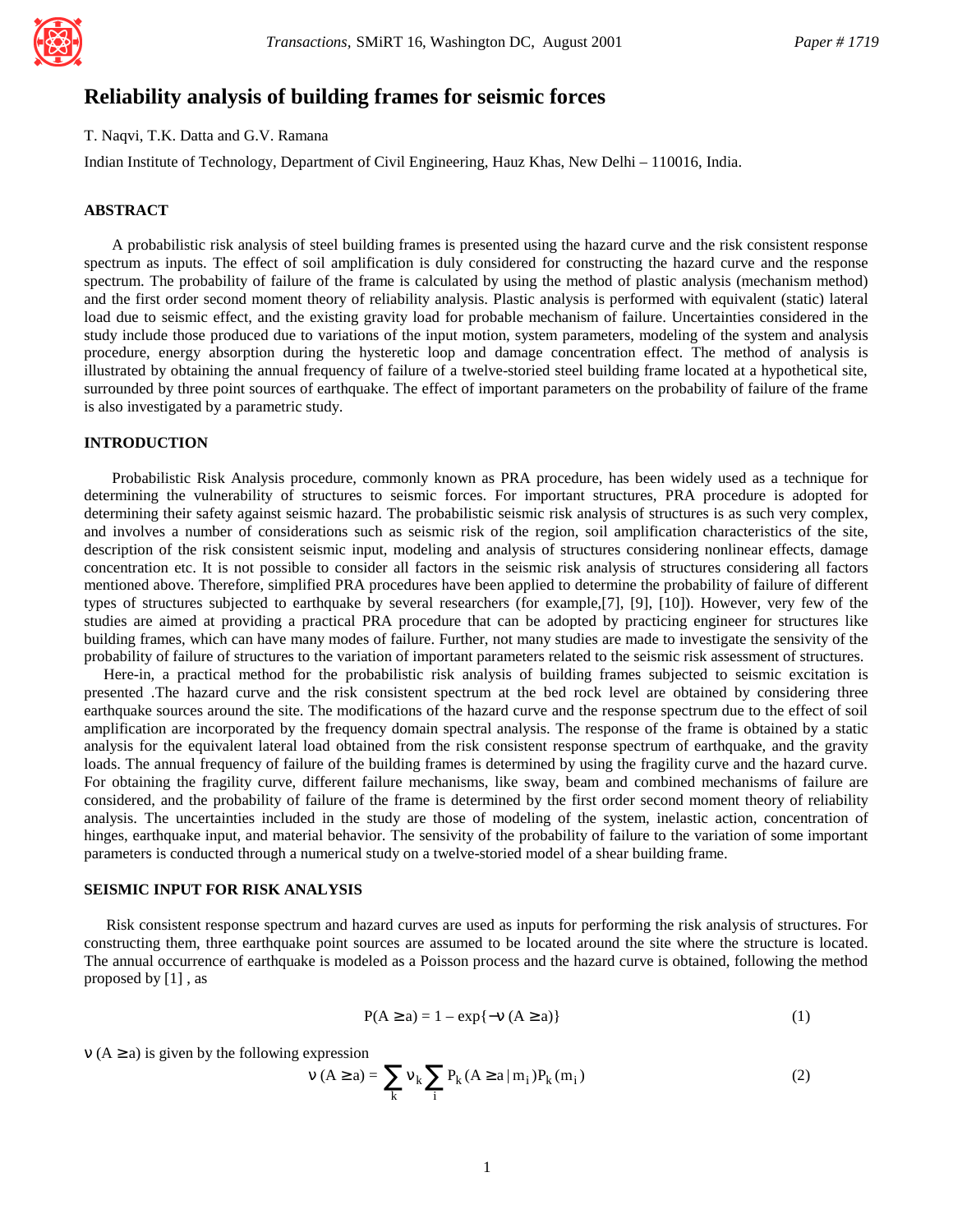in which  $P(A \ge a)$  is the annual exceedence probability,  $P_k(m_i)$  and  $v_k$  represent the probability density function of magnitude of earthquake and the annual occurrence rate of earthquake respectively for the k-th source,  $P_k(A \ge a | m_i)$  is the conditional probability of peak ground acceleration (PGA), A exceeding a, for a given m<sub>i</sub>. Risk consistent response spectrum is obtained by assuming that the ordinate of the normalized response spectrum (normalized by its maximum acceleration value)  $S<sub>N</sub>(T)$  is an empirically determined function of magnitude M and epicentral distance R having a log-normal distribution. Following form of the empirical function is used here [5]

$$
S_N^* = \ln S_N(T) = a(T)M - b(T)\ln R + c(T)
$$
\n(3)

in which  $a(T)$ ,  $b(T)$  and  $c(T)$  are constants for a particular value of the period (T). These constants depend upon the seismic characteristics of the region and are taken from the reference cited above.

The conditional mean value of the natural logarithm of response spectrum for the k-th source is obtained as

$$
\overline{S}_{Nk}^{*}(T) = \sum_{i} S_{N}^{*}(m_{i}, T) P_{k}(m_{i} | a_{1} < A \le a_{2})
$$
\n(4)

Considering all seismic sources, the conditional mean value (for  $a_1 < A \le a_2$ ) of  $\overline{S}_N^*(T)$  is represented by the following equation [5]

$$
\overline{S}_{N}^{*}(T) = \frac{\sum_{k} \overline{S}_{N_{k}}^{*}(T)v_{k}P_{k}(a_{1} < A \le a_{2})}{\sum_{k} v_{k}P_{k}(a_{1} < A \le a_{2})}
$$
(5)

The conditional mean square  $S_N^{\uparrow}$  (T) 2  $\overline{S_N^*}^2$  (T) can be obtained by replacing the mean value by the mean square value in Eq. (4). Then, the conditional standard deviation is given as

$$
\sigma\{S_N^*(T)\} = \sqrt{\{S_N^*(T)\}^2 - \overline{S_N^*}^2(T)}
$$
(6)

The conditional probability of any value, A exceeding any particular level, say  $a_1$ , for a given  $m_i$ , as required in Eq. (2), is obtained using the following attenuation law [3] for  $\text{PGA}(cm/\text{sec}^2)$ 

$$
A = 5600 e^{8m_i} (R + 40)^{-2}; \sigma_{lnA} = 0.64, R \ge 15km
$$
 (7)

The plot of  $\overline{S}_N^*(T)$  vs T provides the 50<sup>th</sup> percentile response spectrum. The 84<sup>th</sup> percentile response spectrum is obtained by plotting  $\left[\overline{S}_{N}^{*}(T)+\sigma_{N}^{*}(T)\right]$  vs T.

## **MODIFICATION OF RESPONSE SPECTRUM DUE TO SOIL CONDITIONS**

The attenuation law used for obtaining the PGA at the site and the normalized response spectrum as obtained from Eq. (5) are valid for the bedrock level. The site is assumed to have a uniform layer of soil of 20m depth over the bedrock. In order to obtain the risk consistent response spectrum for the free field ground motion, the effect of soil amplification is considered by a spectral analysis in which the power spectral density function (PSDF) of the ground motion,  $S_b(\omega)$  at the base rock level is related to the PSDF of free field ground motion,  $S<sub>o</sub>(ω)$  as

$$
S_g(\omega) = S_b(\omega)|A(\omega)|^2 \tag{8}
$$

where  $A(\omega)$  is the transfer function for the acceleration of the free field ground motion assuming one way wave propagation given by [4].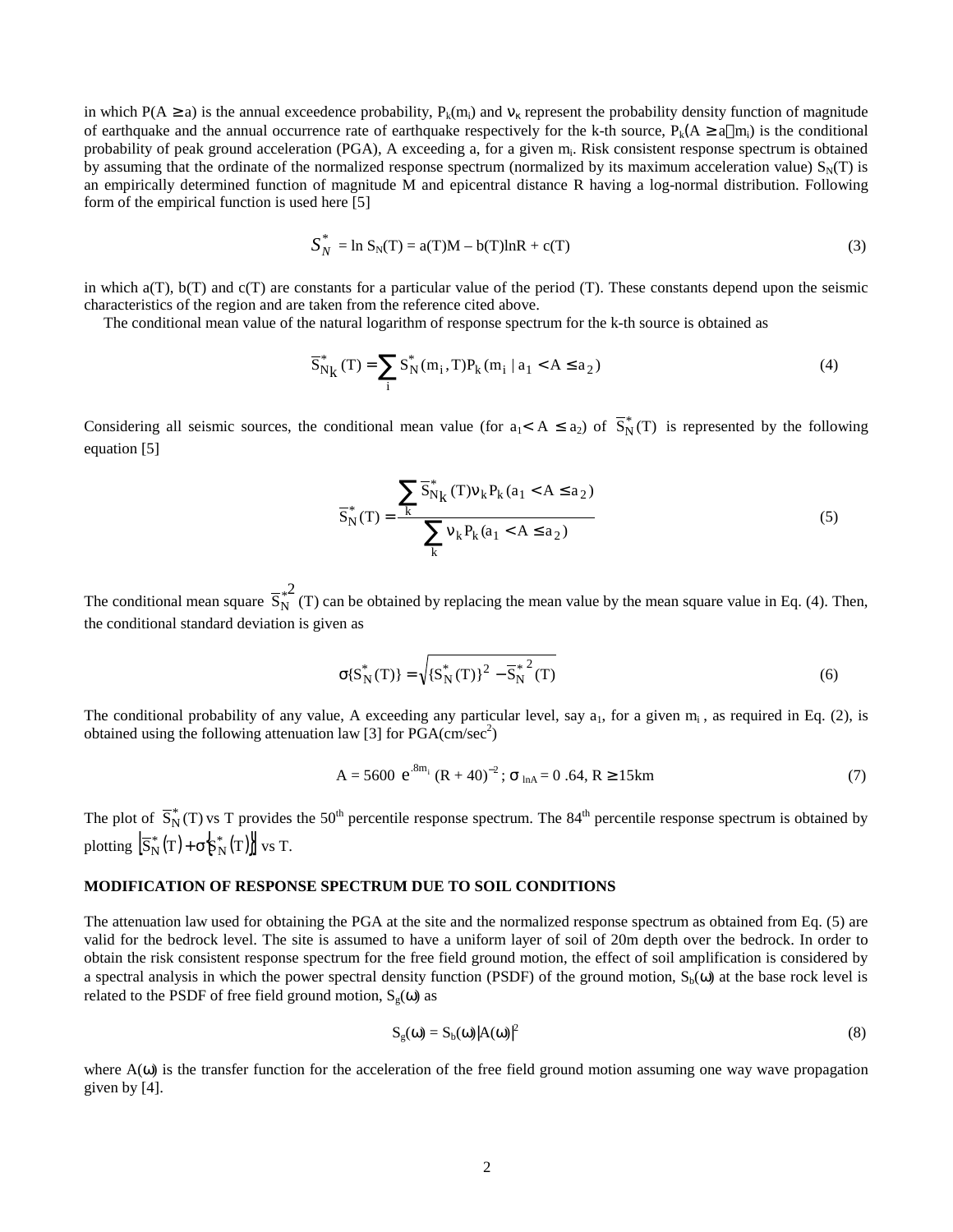$$
A(\omega) = \frac{1}{\sqrt{\cos^2(\omega H/V_s) + [(\xi \omega H/V_s)]^2}}
$$
(9)

in which H is the thickness of the soil layer;  $V_s$  is the shear wave velocity and  $\xi$  is the percentage of critical damping of the soil.

The PSDF of ground acceleration is constructed from the response spectrum using the following expression [2]

$$
S_b(\omega) = \frac{\omega^{\theta+2}}{\omega^{\theta} + \omega_f^{\theta}} \left[ 2\xi\omega/\pi + 4/\pi\tau \right] \left[ D_j(\omega, \xi)/p_{f_0} \right]^2 \tag{10}
$$

where  $\omega$  is frequency in radians per second;  $\theta = 3.0$ ;  $\omega_f = 0.705$ ;  $\tau$  is the duration of the earthquake;  $p_{f_0}$  is the peak factor for white noise and  $Dj(\omega,\xi)$  is the ordinate of the risk consistent response spectrum. The mean peak value of the free field acceleration i.e. PGA at the ground surface is obtained from the PSDF as

$$
(\text{PGA})_{\text{f}} = \lambda_0 \, \text{XP}_{\text{f}} \tag{11}
$$

Where  $\lambda_0$  is the area under the PSDF curve of the absolute acceleration of the free field ground.  $P_f$  is the peak factor, which is obtained from the three moments of the PSDF of the absolute acceleration of the free field ground motion[11]

$$
P_f = \left[ 2\ln \left\{ 2\Gamma \left[ 1 - \exp\left( -\delta_e \pi \sqrt{\ln 2 \Gamma} \right) \right] \right\} \right]^{1/2} \tag{12}
$$

in which  $\Gamma$  is a function of time duration of earthquake and central frequency;  $\delta_e$  is a measure of the spread in the frequency content of the response power spectral density function about its central frequency.

Since an equivalent lateral load analysis is performed to obtain the seismic response of the building frame, the response spectrum for the free field ground motion is obtained from the PSDF of the free field ground motion using the inverse relationship given by Eq. (9).

## **FRAGILITY ANALYSIS OF THE BUILDING FRAME**

An equivalent lateral load analysis is performed to obtain the response of the frame using modal response spectrum analysis. For this purpose, equivalent shear force at each story level is obtained by combining the shear forces in each mode by SRSS rule. The equivalent lateral load is constructed back from the story shears. For an assumed value of PGA, the response of the frame is obtained from the equivalent lateral load analysis using 50<sup>th</sup> percentile response spectrum. It is multiplied by four factors  $F_1$ ,  $F_2$ ,  $F_3$  and  $F_4$  in order to take into consideration the uncertainties produced due to variations of the input motion, system parameter, modeling of the system and analysis procedure.  $F_1$ ,  $F_2$ ,  $F_3$  and  $F_4$  are considered as random variables with prescribed mean values and standard deviations. Further, these random variables are assumed to be log normally distributed. Capacity of the frame elements to resist the action of the load is multiplied by two random factors  $F_5$ and  $F_6$  in order to consider the uncertainties introduced due to energy absorption during the hysteretic loop and damage concentration respectively. Both  $F_5$  and  $F_6$  are assumed to be log normally distributed random variables with specified means and standard deviations.

 For obtaining the fragility curve, a failure mode for the frame is assumed, and the probability of failure is determined for that particular mode. The probabilities of failure are computed for all possible failure modes. For this purpose, the plastic analysis of the frame for different mechanisms of failure is carried out. Generally, those collapse mechanisms are considered which have relatively less values of collapse load factor. The probability of failure is computed by finding the bending moment (M) at the cross section where the last hinge is formed and by determining the moment capacity (Mp) for that section. The median values of resistance (R) and capacity (C) used for finding the probability of failure,  $p_f = P(R < C)$  are obtained as

$$
\widetilde{\mathbf{R}} = \mathbf{M} \mathbf{F}'_1 \mathbf{F}'_2 \mathbf{F}'_3 \mathbf{F}'_4 \text{ and } \widetilde{\mathbf{C}} = \mathbf{M} \mathbf{p} \mathbf{F}'_5 \mathbf{F}'_6 \tag{13}
$$

in which dash indicates median values. Similarly, the logarithmic standard deviations of R and C are obtained as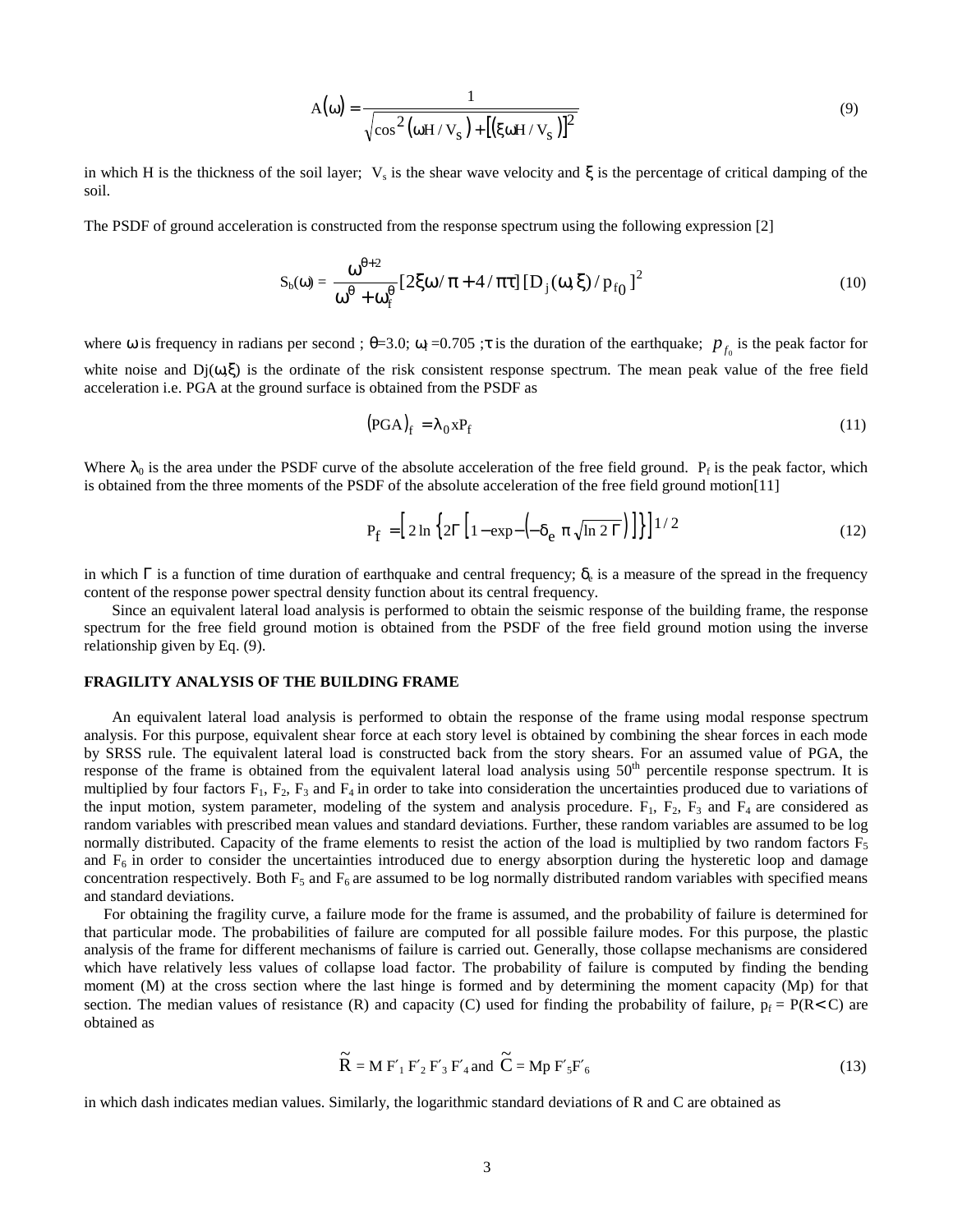$$
\sigma_{\text{ lnR}} = \sqrt{(\beta_1^2 + \beta_2^2 + \beta_3^2 + \beta_4^2)}
$$
  
and  

$$
\sigma_{\text{ lnC}} = \sqrt{(\beta_5^2 + \beta_6^2 + \beta^2)},
$$

in which  $\beta_i$ , i =1 to 6 are the logarithmic standard deviations of factors  $F_i$ , i = 1 to 6 and  $\beta$  is the logarithmic standard deviation of Mp. Note that for log normally distributed random variables,  $\sigma_{lnX}^2 = \ln(\delta_X^2 + 1)$  and for  $\delta_X \le 0.25 \sigma_{lnX} = \delta_X$  in which  $\delta_X$  is the coefficient of variation of the random variable x. First order second moment (FOSM) technique is used to calculate the probability of failure by assuming both resistance  $(R)$  and capacity  $(C)$  to be log normally distributed [6] i.e.

$$
P_{f} = p(g(X) < 0)
$$
  
= P(R < C)  
= P(R / C < 1)  
let  

$$
Z = R / C
$$
 (14)

Since R and S are independent and log-normally distributed, then Z also is log normally distributed with mean  $\mu_{lnz}$  and standard deviation  $\sigma_{\text{ln}z}$  given by

$$
\mu_{\ln z} = \ln(\tilde{Z}) = \ln\left(\frac{\tilde{R}}{\tilde{C}}\right)
$$
\n(15)

$$
\sigma_{\ln z} = \sqrt{\sigma_{\ln R}^2 + \sigma_{\ln C}^2}
$$
 (16)

The probability of failure  $p_f$  is expressed as

$$
P_{f} = P(\ln Z < 0)
$$
  
=  $\Phi\left(\frac{0 - \mu_{\ln Z}}{\sigma_{\ln Z}}\right)$   
=  $\Phi(-\beta)$  (17)

where  $\Phi$  () is standard normal distribution function and  $\beta$  is the reciprocal of the coefficient of variation of the logarithmic variate.

The annual frequency of failure is obtained by combining the fragility curve and the hazard curve. It is a plot between the annual frequency of exceedence versus probability of failure.

#### **DETERMINATION OF MEDIAN AND COEFFICIENT OF VARIATION OF THE FACTORS (Fi)**

Factor  $F_1$  caters to the uncertainty of the input motion. It is assumed to be log normally distributed random variable with median value as unity and the logarithmic standard deviation  $β_1$  as the ratio of two response values corresponding to input motions of the median and 84% non-exceedance spectra ie,  $\beta_1 = \ln(r_{84}/r_{50})$ . Factor  $F_2$  caters to the uncertainty of the material property. It is assumed to be log normally distributed random variable with median value as unity. The logarithmic standard deviation  $\beta_2$  is evaluated in the same manner as for the case of factor  $F_1$ . Factor  $F_3$  caters to the uncertainty of the structural modeling.  $F_3$  has a median value of unity and coefficient of variation ranging between 0.15 and 0.2 as obtained from several studies on the effect of structural modeling on response [10].  $F_4$  is the factor accounting for the uncertainty resulting from the simplification of the method of analysis like, nonlinear analysis being replaced by equivalent linear analysis; dynamic analysis being replaced by equivalent static analysis; simulation analysis being replaced by the ratio between percentile responses etc. The median value of  $F_4$  is assumed as unity and the coefficient of variation is assumed to range between 0.1 and 0.15 [10]. Factor  $F_5$  caters to the energy absorption during nonlinear excursion of a SDOF system. The median value is generally taken to be proportional to Newmark's formula  $\sqrt{(2\mu -1)}$  with a reduction factor of 0.6, where  $\mu$  is the ductility factor. The coefficient of variation is taken about 0.2. Factor  $F_6$  caters to the damage concentration effect of MDOF systems. The median value of F<sub>6</sub> is evaluated as  $(Q_L/Q_{NL})/0.6 \sqrt{(2\mu - 1)}$ ; in which  $Q_L$  and  $Q_{NL}$  are linear and nonlinear stresses respectively. Extensive numerical studies on complex structures showed that the median value of  $F_6$  typically ranges between 0.6 to 1.25. The coefficient of variation is generally assumed to be 0.1 [10].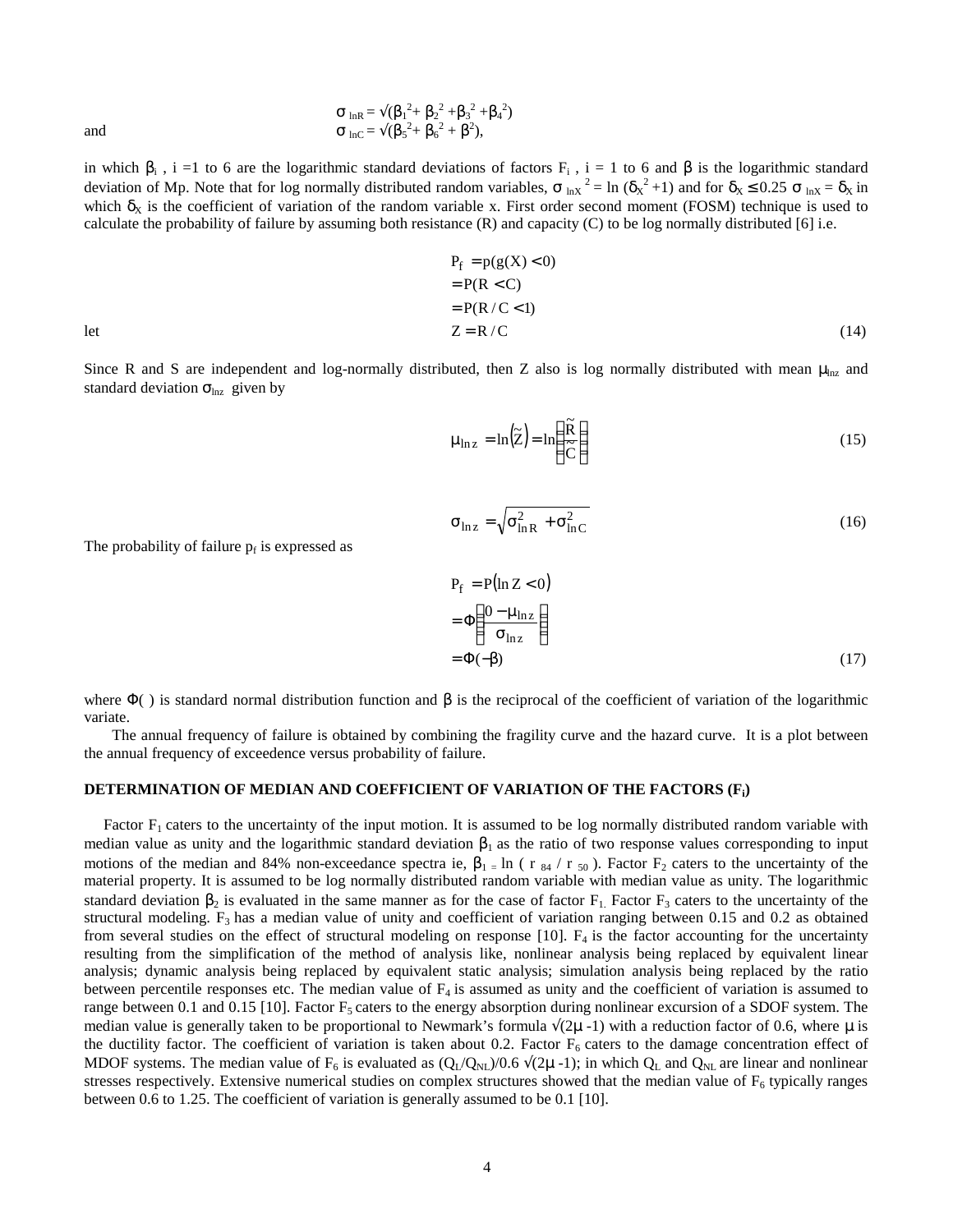#### **NUMERICAL EXAMPLE**

As a numerical example, a twelve-storied steel frame is considered as shown in Figure 1. The properties of the members are shown in Table 1. It is assumed to be on a site which is surrounded by three point sources which are at distances of 153.05 m; 253.14 m and 87.5 m respectively from the site. The annual occurrence rates of earthquake for the three sources are 4.1, 2.83 and 0.8 respectively. The probability density function of the magnitude of earthquake is taken to be of the form  $e^{-m/b}$ , with the value of b for each source as 0.7. The frame is designed according to Indian code of practice for a PGA value of 0.05g. The properties of the frame and the gravity loads acting on different beams are given in Table1. For the combination of the equivalent lateral loads and the gravity loads on the frame, different collapse mechanisms are possible like, sway, beam and combined mechanisms. Out of the possible mechanisms three mechanisms are considered in the study, which have relatively less values of collapse load factor. The mechanisms are shown in Figure 2. Probabilities of failure are determined for these collapse mechanisms.

Shear wave velocity  $(V_s)$  of the soil layer over the bedrock is assumed to be 200 m/sec. The seismic input to the frame is taken as the normalized free field response spectrum for  $V_s = 200$  m/sec as shown in Figure 3, for the PGA interval of 0.21g to 0.25g. Effect of the soil characteristics on the seismic inputs and the probabilities of failure of the frame are studied by varying the value of  $V_s$  in the parametric study.

## **Table 1: Properties of the frame**

| <b>ISHB250</b> |
|----------------|
| <b>ISHB225</b> |
| <b>ISHB300</b> |
| <b>ISHB250</b> |
| <b>ISHB225</b> |
| <b>ISWB350</b> |
| $= 6m$         |
| $=$ 3m         |
| $= 200$ KNm    |
| $= 275$ KNm    |
| $=120$ KNm     |
| $= 11.0KN$     |
| $= 0.1$        |
|                |



**Figure 1: Building frame**





**Figure 2: Mechanisms of failure**



 $\overline{\phantom{a}}$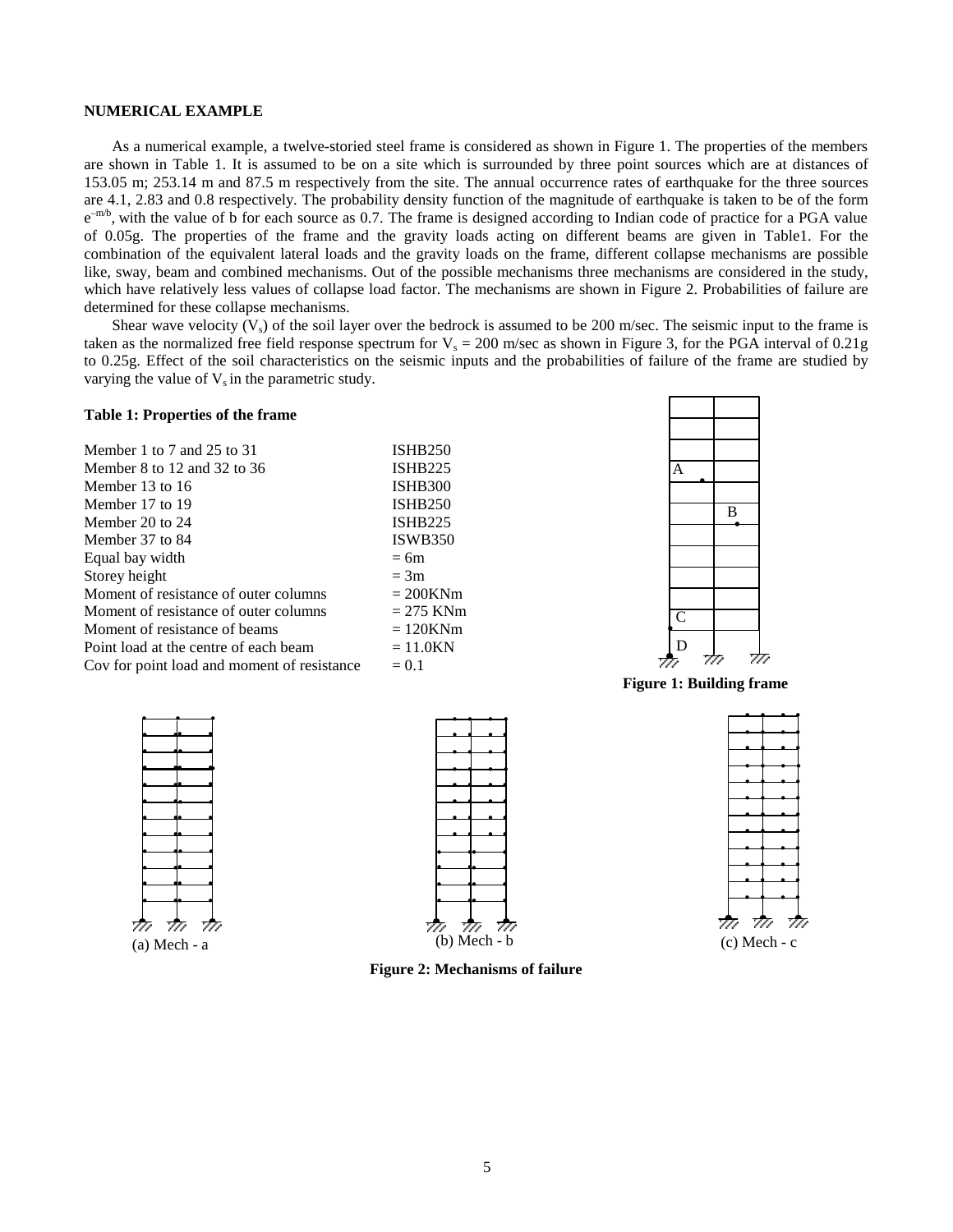#### **Effect of the Formation of the Last Hinge**

 In the sequential analysis, the probability of failure is calculated for each successive formation of hinges and the final probability of failure is determined from that corresponding to the last hinge formed in the structure. The above procedure is computationally intensive and therefore, simplified analysis is performed by assuming a collapse mechanism and the probability of failure is computed by assuming different hinges to form as the last hinge in the structure. For the present example problem, it is observed that the probability of failure remains nearly the same if the last hinge is formed at any of the identified positions (A,B,C or D) as shown in fig 1. A similar trend is observed for the other two mechanisms. Thus, by a limited number of trials, the probability of failure corresponding to a particular mechanism can be obtained. This procedure of obtaining the probability of failure is much less time consuming and simpler than the sequential analysis especially for large framed structures. For further parametric study the probabilities of failure are calculated by assuming the last hinge to be forming at the base of any column.



**Figure 3: Risk consistent seismic input**

#### **Effect of the Assumed Mode of Collapse**

 The fragility curves for the three assumed mechanisms of failure are shown in fig 4. It is seen that the pure sway mechanism of failure-a (fig 2) gives the highest probability of failure. The combined mechanisms-c (fig 2) of failure gives the lowest value of probability of failure. Thus for obtaining the fragility curve a pure sway mechanism is considered in the analysis. For further parametric study mechanism-a is used.



## **Effect of the Standard Deviation of Factors F(i) (i=1 to 6)**

Fragility curves as shown in figure 4, are obtained with the values of  $\beta_1$  to  $\beta_6$  as given in the first row of Table 2. In order to investigate the effect of the variation of logarithmic standard deviations of the factors  $F_i$  (i=1 to 6) on the  $P_f$ , they are changed one at a time. Note that the logarithmic standard deviation of the factor  $F_1$  is not changed since it remains fixed once the risk consistent response spectrum is generated. It is seen from the table that the individual change in the standard deviation of the factors except  $\beta_2$  does not have significant influence on the probability of failure. The change in  $\beta_2$  (i.e., change in the system parameter) gives a significant change in the probability of failure. The upper and lower bounds for the probability of failure are shown for maximum and minimum combinations of the logarithmic standard deviation of the factors (considered here) in the last two rows of Table 2. It is seen from the table that the two combinations of the β values may give widely different failure probabilities.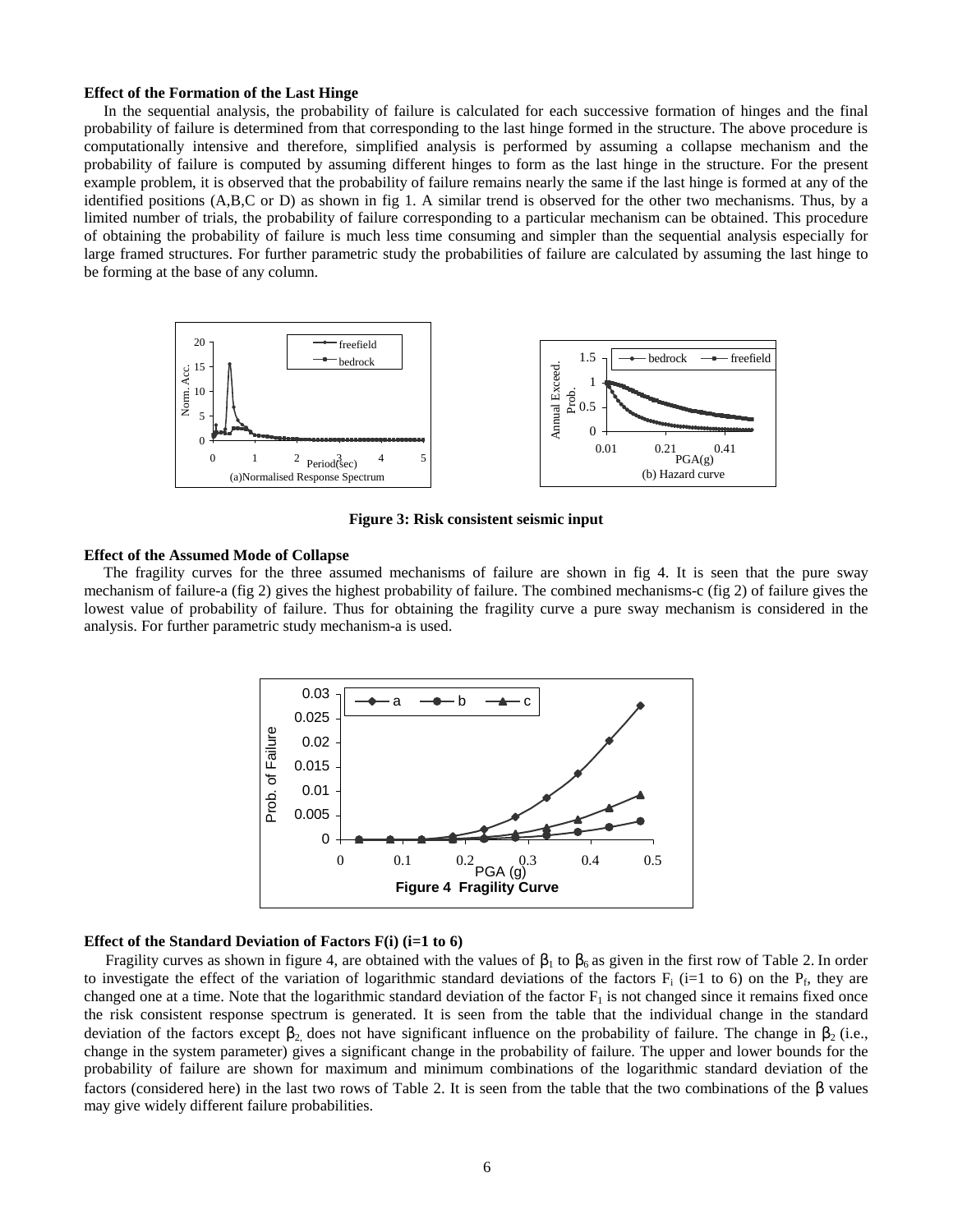**Table 2: Sensivity study of different parameter (PGA=.23g)**

| $\beta_1$ | $\beta_2$ | $\beta_3$ | $\beta_4$ | $\beta_5$ | $\beta_6$ | Probability of failure |
|-----------|-----------|-----------|-----------|-----------|-----------|------------------------|
| .49       | .46       | $\cdot$ 3 | .15       | .14       | .25       | 0.00216                |
| .49       | $\cdot$ 3 | $\cdot$ 3 | .15       | .14       | .25       | 0.00077                |
| .49       | .46       | .15       | .15       | .14       | .25       | 0.001283               |
| .49       | .46       | $\cdot$ 3 | $\cdot$ 3 | .14       | .25       | 0.003309               |
| .49       | .46       | $\cdot$ 3 | .15       | $\cdot$   | .25       | 0.002479               |
| .49       | .46       | $\cdot$ 3 | .15       | .14       | $\cdot$ 1 | 0.001455               |
| .49       | .46       | $\cdot$ 3 | $\cdot$ 3 | $\cdot$   | .25       | 0.003708               |
| .49       | $\cdot$ 3 | .15       | .15       | .14       | $\cdot$   | 0.000156               |

## **Effect of ductility**

For the computation of probability of failure, the median values of factors  $F_1$  to  $F_4$  are taken as unity, whereas the median value of  $F_5$  is calculated using Newmark's formula, which depends on the ductility factor μ. Thus, the ductility factor is expected to have an effect on the probability of failure. It is seen that as ductility increases the probability of failure significantly decreases. For example, for  $\mu = 2$ ,  $P_f = 0.013262$ ; whereas for  $\mu = 5$ ,  $P_f = 0.001839$  (for a PGA level of 0.23g).

## **Effect of Soil Property**

 The hazard curves and the normalized spectrums for the bedrock level and the ground surface are shown in figure 3. It is seen that the peak of the response spectrum for the bed rock is amplified nearly seven times when the bedrock motion is filtered through a 20 km soil layer with  $Vs = 200m/sec$ . Similarly, the hazard curve shows a significant increase in the value of PGA being exceeded, when the bed rock motion is filtered through the same layer of soil. Thus, the probability of failure of the frame may be significantly influenced by the effect of soil properties since risk consistent seismic inputs are drastically changed by the effect of soil layer above the bedrock. In order to investigate the effect of soil property on the probability of failure, the risk consistent normalized seismic response spectrums are obtained for three-shear wave velocities  $(V<sub>s</sub>)$  namely 80, 150 and 200 m/sec. The probabilities of failure are obtained as  $P_f = 2.09E-06$  for  $V_s = 80$  m/sec;  $P_f = 6.03E-09$  for  $V_s =$ 150 m/sec;  $P_f = 2.61E-09$  for  $V_s = 200$  m/sec for a PGA value of 0.03g. It is seen that the probability of failure can be substantially increased for the soft soil condition even for a small value of PGA. Thus, the effect of soil conditions should be duly incorporated in calculating probabilities of failure by way of modifying the seismic inputs.

 In order to investigate the effect of the soil layer on the annual frequencies of failure, they are obtained at the bedrock level and at the ground surface for a shear wave velocity equal to 200 m/sec. It is seen from figure 5 that annual frequencies of failure are substantially increased when the effect of soil layer above the bedrock is considered in the analysis. Note that the effect of the soil layer on the annual frequencies of failure is the result of two effects; one is that of hazard curve and the other is that of the risk consistent response spectrum.



**Figure 5: Annual frequency of failure**